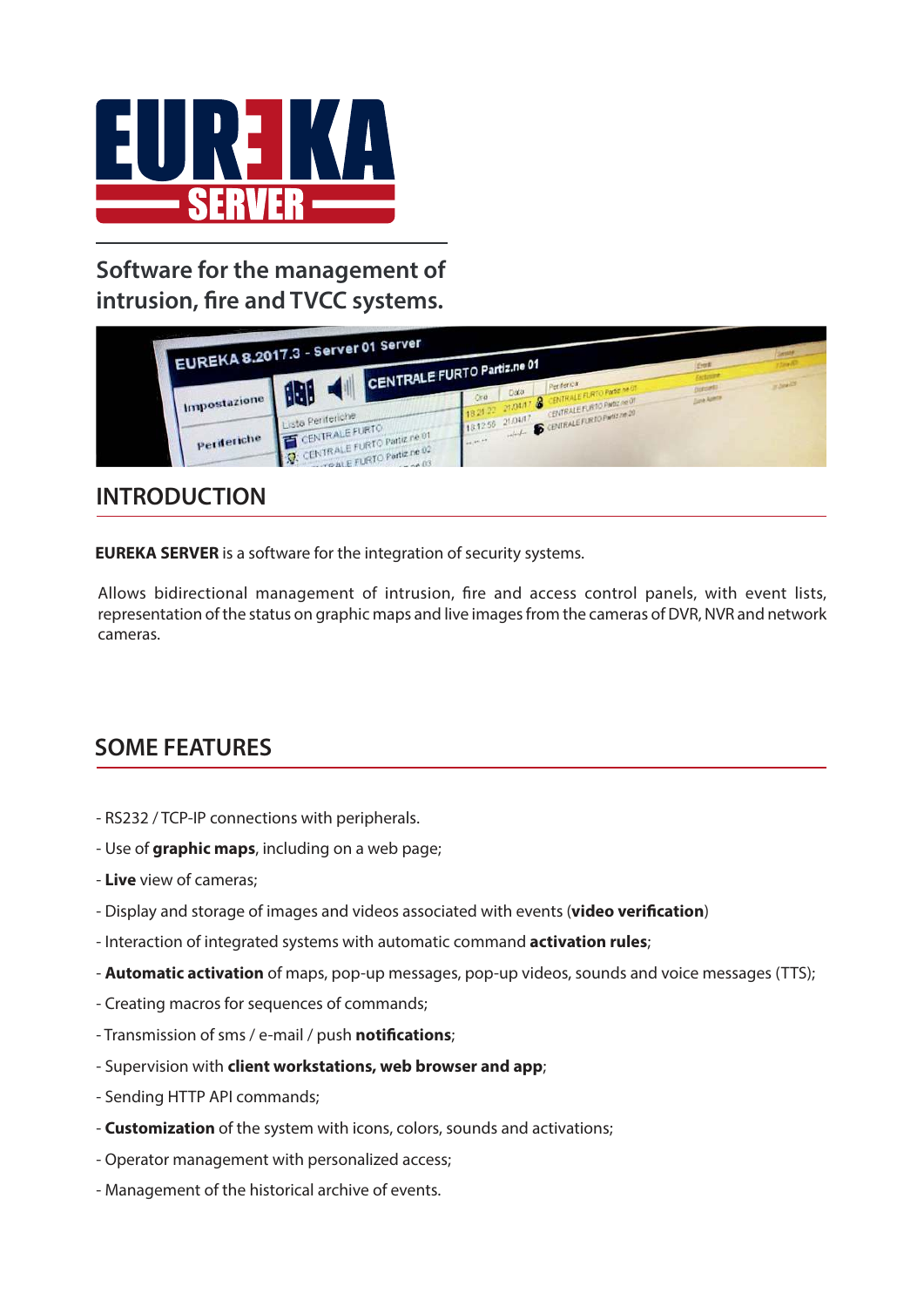### **BENEFITS**

#### **SUPERVISION**

View system status with a **list of events**.

Each type of event can be customized to attract the attention of the operator with colors, sounds and pop-ups.

The different filters available (by group, by single control panel and by type of event) allows to better manage large quantities of incoming events

#### Use of graphic maps.

The use of graphic maps allows to quickly identify the position of the detector in alarm state. Each map item displays an icon indicating its status.

Each type of event can be customized to automatically activate graphic maps.

#### Ability to view **Live** images from cameras.

Possibility to activate the pop-up of the cameras from the graphic map. The system allows to associate the automatic generation of video verification images to the events.

#### Possibility of **Client workstations**.

Viewing the system status is also possible from remote locations or from a web page. With the Cloud service, the App for management from smartphones and tablets is available.





#### **COMMANDS**

Sending commands to the control panels.

The connection with the control panels is bidirectional, so in addition to receiving the status it is possible to send commands. The system also allows to create sequences of commands (macros) and to send Http API commands to electronic devices.

#### INTERACTION BETWEEN SYSTEMS

Ability to create rules for the automatic execution of commands (example: activation of a camera pop-up when a specific event occurs).

#### MAINTENANCE

Display of analog values.

The automatic acquisition of the analog value of the elements of the fire alarm control panels is a useful tool for the maintenance of the system.

#### HISTORICAL ARCHIVE

All events received are stored in a database. The archive can be consulted for searches (by date, event, command, control unit, operator). The data can be exported to excel files allowing for statistical analysis.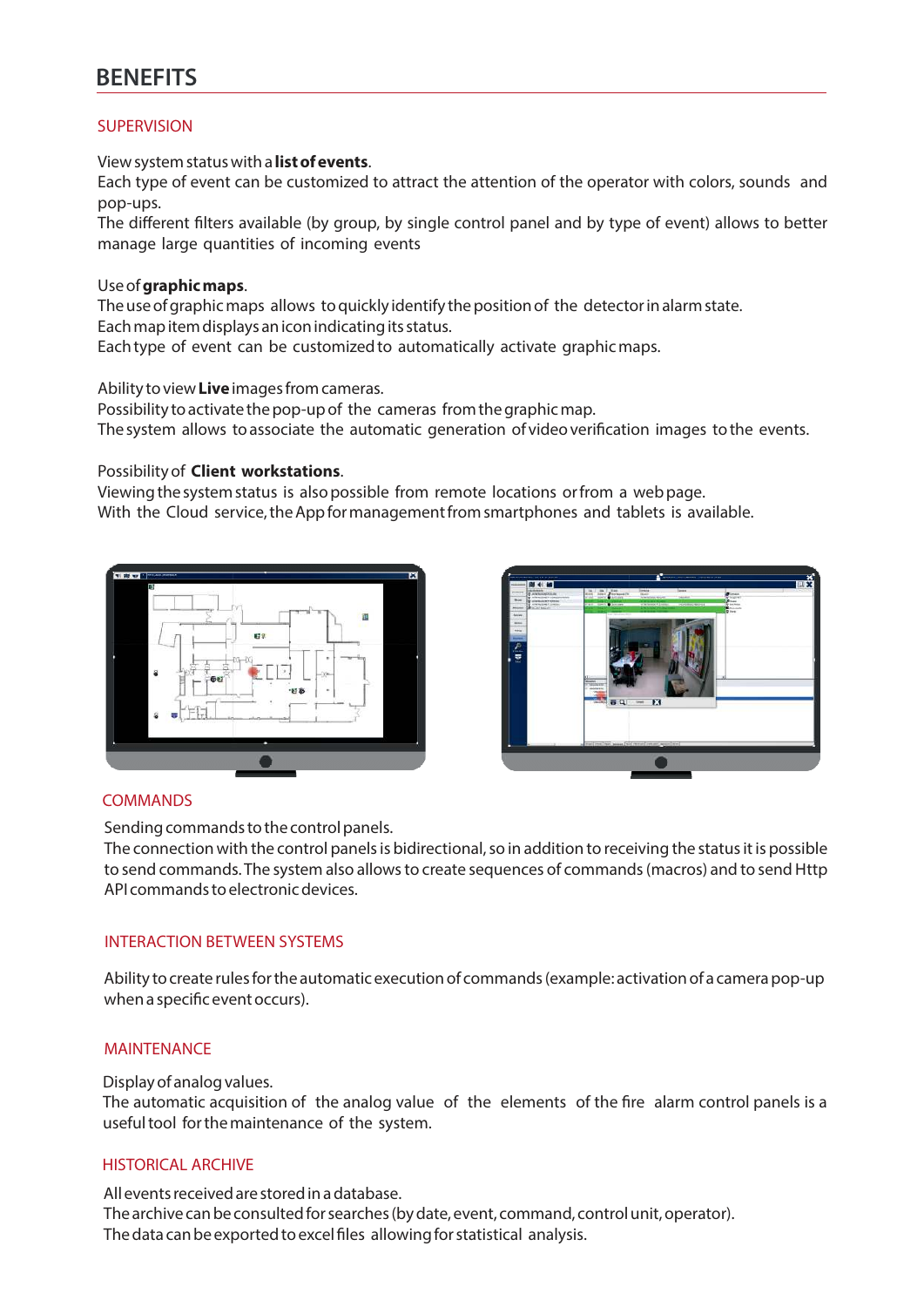### **INTEGRATED SYSTEMS**



**Galaxy** 60/128/504/512 G3 48/144/520 Dim 40/96/264/520 Flex 20/50/100

**Vista** 12/48/120 PT2/4110/25

**Risco** Prosys plus/ Ligth Sys 2 Agility 2/3

**Vanderbilt** SPC 5000/5000/6000

**Satel** Integra 24/32/64/128/256 **Tecnoalarm** TP20\_440/TP8\_88P/TP8\_88 TP16\_512/TP8\_96 TP8\_64 BUS/TP16\_256

**ATS Advanced** 1000A/2000A 1500A/3500A/4500A

**ATS Master** 2010/3010/4010

**Axel** Axtra 80/160/320

**Elmo** ETR/Proxima/Pregio Villeggio/Net832/Net9

**Notifier** AM 2000/4000/6000 AM 8000 AM 8200

**Tecnofire** 

**Dahua**

DVR/NVR Network Camera

**HikVision** DVR/NVR Network Camera **Securlan** 48/88/88F/128/256/300

**Aritech** CS275/CS375/CS575/CS875

**Caddx NetworX** NX-4V/NX-6V/NX-8V/NX-8E

**Paradox** Magellan/Spectra

**Eaton** i-on 30/40h/style

**DEA Net**

**Micmar**

**SIA-IP DC 09** SIA/ADM-CID

**Ademco Fire** 1/2/4 **Morley Dx** 1/2/3 **Morley Zx** 1e/2e/5e

**Cooper** 1100/1200/1300

**RTSP** DVR/NVR Network Camera

**Honeywell** HRDP/HRDPH HRHD/HRXD HRSD/Fusion

**Algolite Algorinet Algoplus Kentek Atena**

**Samsung/Hanwha** DVR/NVR Network Camera

**Axis** Network Camera



**Galaxy NetAXS** 1/2/3/4



**Konnex Eureka I/O Comandi HTTP**

## **COMPUTER REQUIREMENTS & COMPATIBILITY**

|                      | Minimo                       | Standard           |
|----------------------|------------------------------|--------------------|
| Sistema<br>operativo | Windows XP                   | Windows 7/8/10     |
| Processore           | Intel Core i3-3220 processor | Intel Core i5 2400 |
| <b>CUP</b>           | 2 GHz                        | $2.4$ GHz          |
| <b>RAM</b>           | 4 GB                         | 8 GB               |
| <b>Hard Disk</b>     | 80 GB                        | 80 GB SSD          |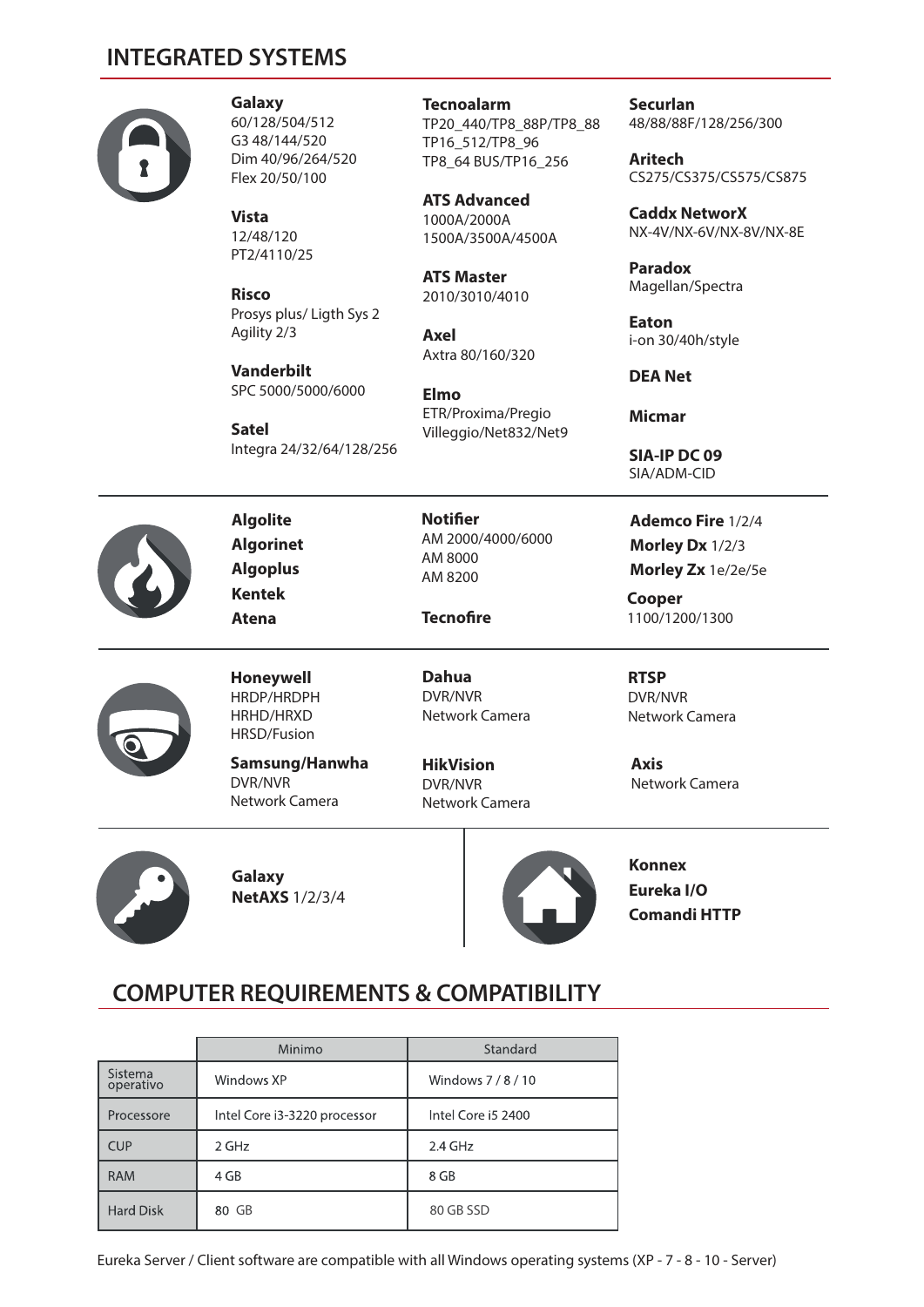## **CONNECTION**

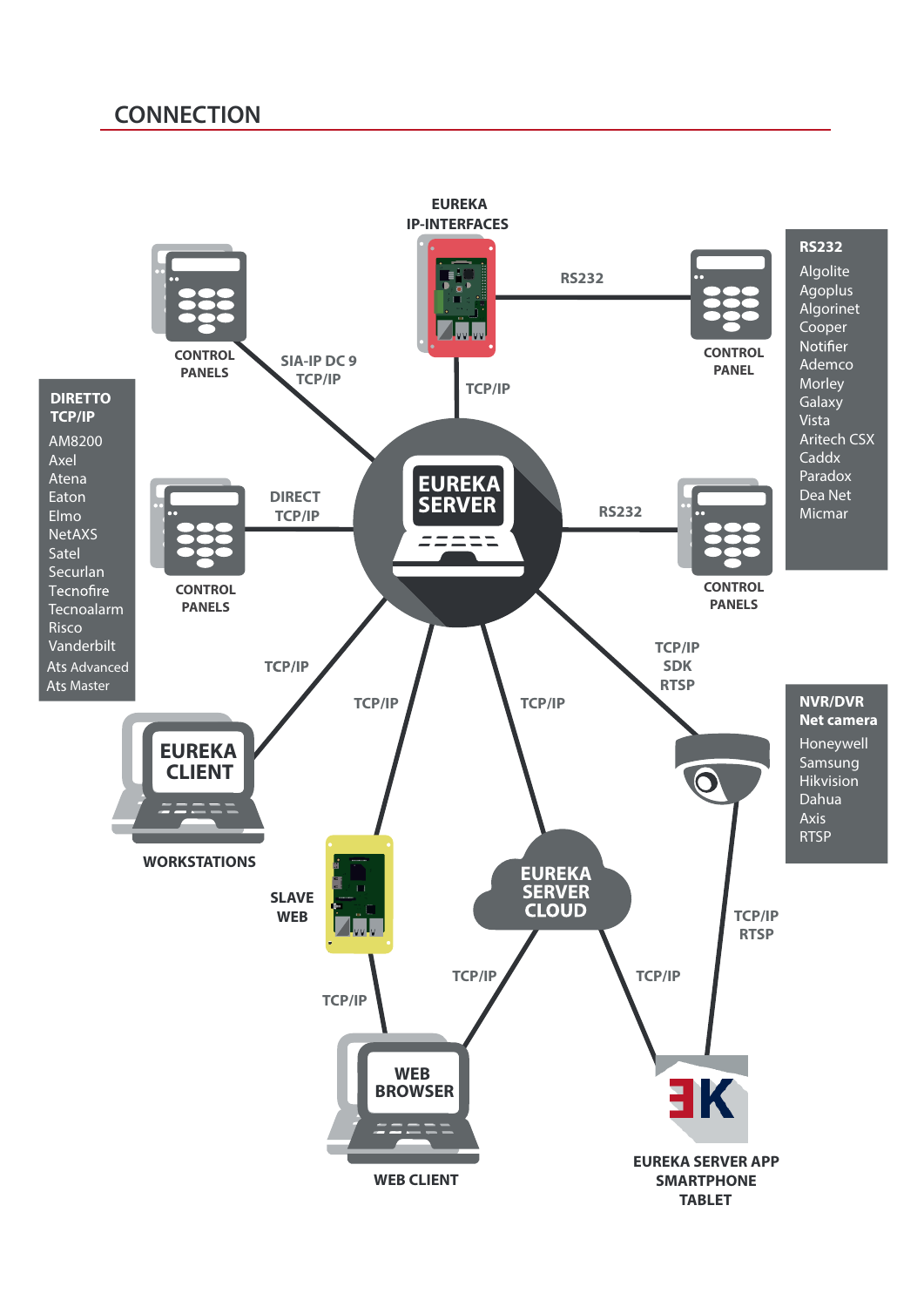## **EXAMPLES OF APPLICATION**

### **STAND ALONE**

Eureka Server can be used as a STAND ALONE product in a single security system, thus allowing the supervision of all control panels.



### **GEOGRAPHICAL CONNECTION OF THE SECURITY SYSTEMS**

Eureka Server can be used to supervise security systems even if installed in different locations.



### **GEOGRAPHICAL CONNECTION VIA CLIENT WORKSTATIONS**

Eureka Server allows you to supervise a large security system even through client workstations